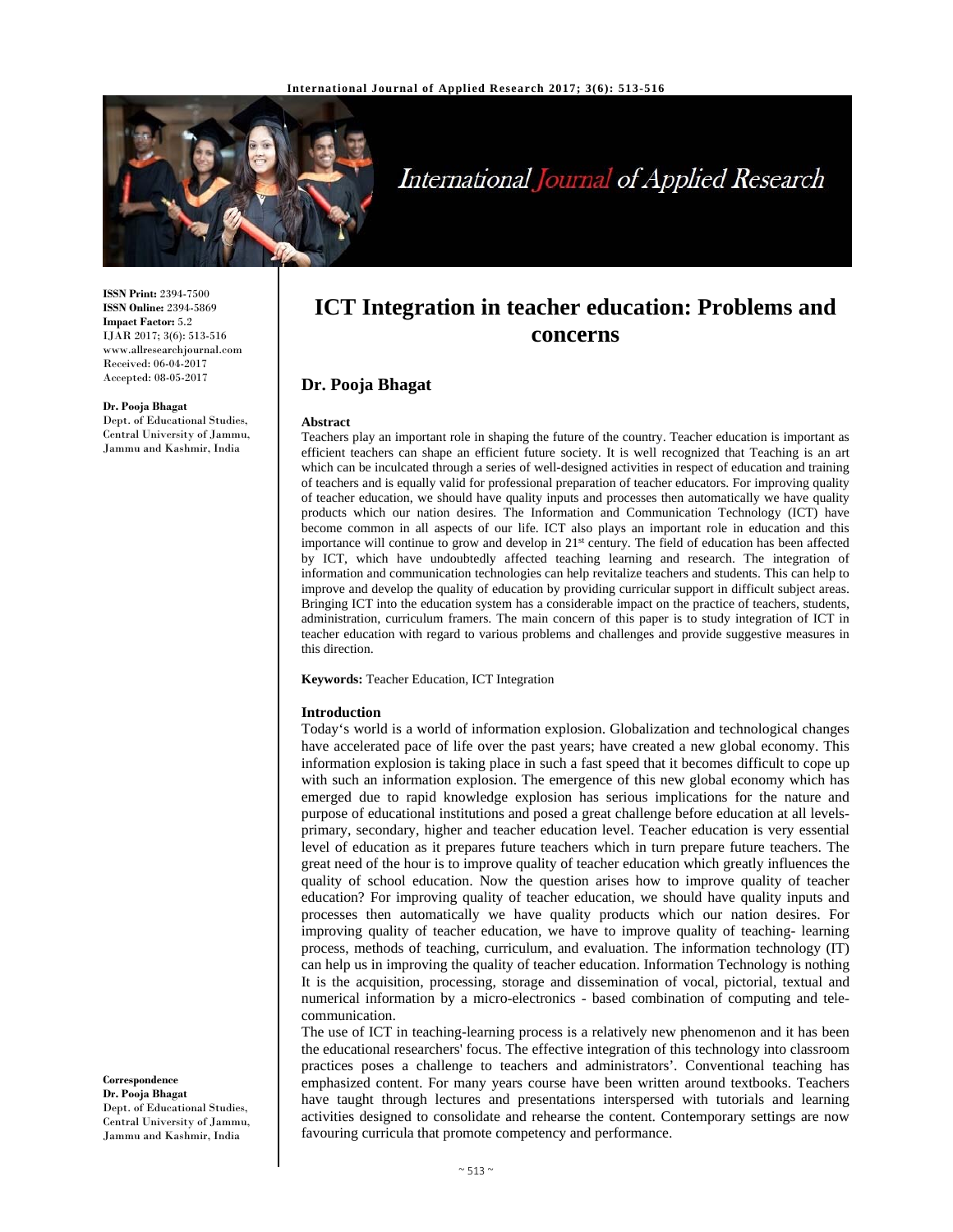ICT is an electronic means of capturing, processing, storing, communicating information. The use of ICT in the classroom teaching-learning is very important as it provides opportunities for teachers and students to operate, store, manipulate, retrieve information, and encourage independent and active learning. Information and communication technologies (ICT) have become commonplace entities in all aspects of life. Across the past twenty years the use of ICT has fundamentally changed the practices and procedures of nearly all forms of endeavour within business and governance. Education is a very socially oriented activity and quality education has traditionally been associated with strong teachers having high degrees of personal contact with learners. The use of ICT in education lends itself to more student-centred learning settings and self-responsibility for learning such as distance learning, motivate teachers and students to continue using learning outside school hours, plan and prepare lessons and design materials such as course content delivery and facilitate sharing of resources, expertise and advice. This versatile instrument has the capability not only of engaging students in instructional activities to increase their learning but of helping them to solve complex problems to enhance their cognitive skills. ICT is used in order to communicate create, manage and distribute information. ICTs include computers, the internet, telephone, television, radio and audio-visual equipment ICT includes any device and application used to access, manage, integrate, evaluate, create and communicate information and knowledge. Digital technology is included in this definition as services and applications used for communication and information processing functions associated with these devices.

Technology is the science of the application of knowledge to practical purposes. Information means any communication or representation of knowledge in any form. Communication is an integral part of human existence. Modern society is turning into an information society and communication is the exchange of information. It is the process & transferring information form a Sender to a receiver with the use of a medium in which the communication information is understood by both sender and receiver. Therefore Communication Technology implies the knowledge, skills and understanding needed to exchange information verbally or non-verbally. It is processing of information in terms of accessing information, decoding information and sending it via a medium and changer to the receivers. Medium or channel can be written or oral or gesture form of information through speech, action or any electronic machine. Systems such as telephone, telex, Fax, radio, T.V. and Video are included, as well as more recent computer based technologies, including electronic data interchange and e-mail.

## **Teacher education**

Teacher education is an integral component of the educational system. It is intimately connected with society and is conditioned by the ethics, culture, and character of a nation. The curriculum framework 2005 as proposed by NCERT (National Council of Educational Research and Training), India focuses on the issues of;

- Connecting knowledge to life outside
- Shifting from rote learning to constructing knowledge

 Providing a wide range experiences for the overall development of a child Bringing flexibility in the examinations

#### **Aim of Teacher education**

The aim of teacher education is *to develop skills and appropriate knowledge* among teacher trainees for using and integrating the correct technology in an appropriate manner. Every teacher should know:

- how to use technology,
- pedagogy and
- subject area content effectively

In techno-pedagogy, there are three areas of knowledge, namely: content, pedagogy, and technology.

- Content (C) is the subject matter that is to be taught.
- Technology (T) encompasses modern technologies such as computer, Internet, digital video and commonplace technologies including overhead projectors, blackboards, and books.
- Pedagogy (P) describes the collected practices, processes, strategies, procedures, and methods of teaching and learning. It also includes knowledge about the aims of instruction, assessment, and student learning.

Use of ICT in teaching learning environment can bring a rapid change in society. It has the potential to transform the nature of education i.e., where and how learning takes place and role of learners and teacher in the process of learning. It is essential that teachers must have basic ICT skills and competencies. It is for the teacher to determine how ICT can best be used in the context of culture, needs and economic conditions. Good teaching is not simply adding technology to the existing teaching and content domain rather it should cause the representation of new concepts and requires developing sensitivity to the dynamic, transactional relationship between the three components of knowledge: Content, Technology and Pedagogy.

## **ICT integration in Education**

- ICT is a generic term referring to technologies, which are being used for collecting, storing, editing and passing on information in various forms
- ICT literacy basically involves use of digital technology, communication tools and/or access, manage, integrate, evaluate and create information in order to function in a knowledge society.

#### **Steps taken to Integrate ICT**

- Eleventh Five- Year Plan (2007-2012) importance of ICT in education has been emphasized.
- "National Curriculum Framework"(2005) emphasized the judicious use of technology to increase the reach of educational program, facilitate management of the system as well as address specific learning needs and requirements.
- Government of India has set up a national task force on information technology and software development to universalize computer literacy.
- Intel Teach to future program is a world wide effort to integrate technology in classroom.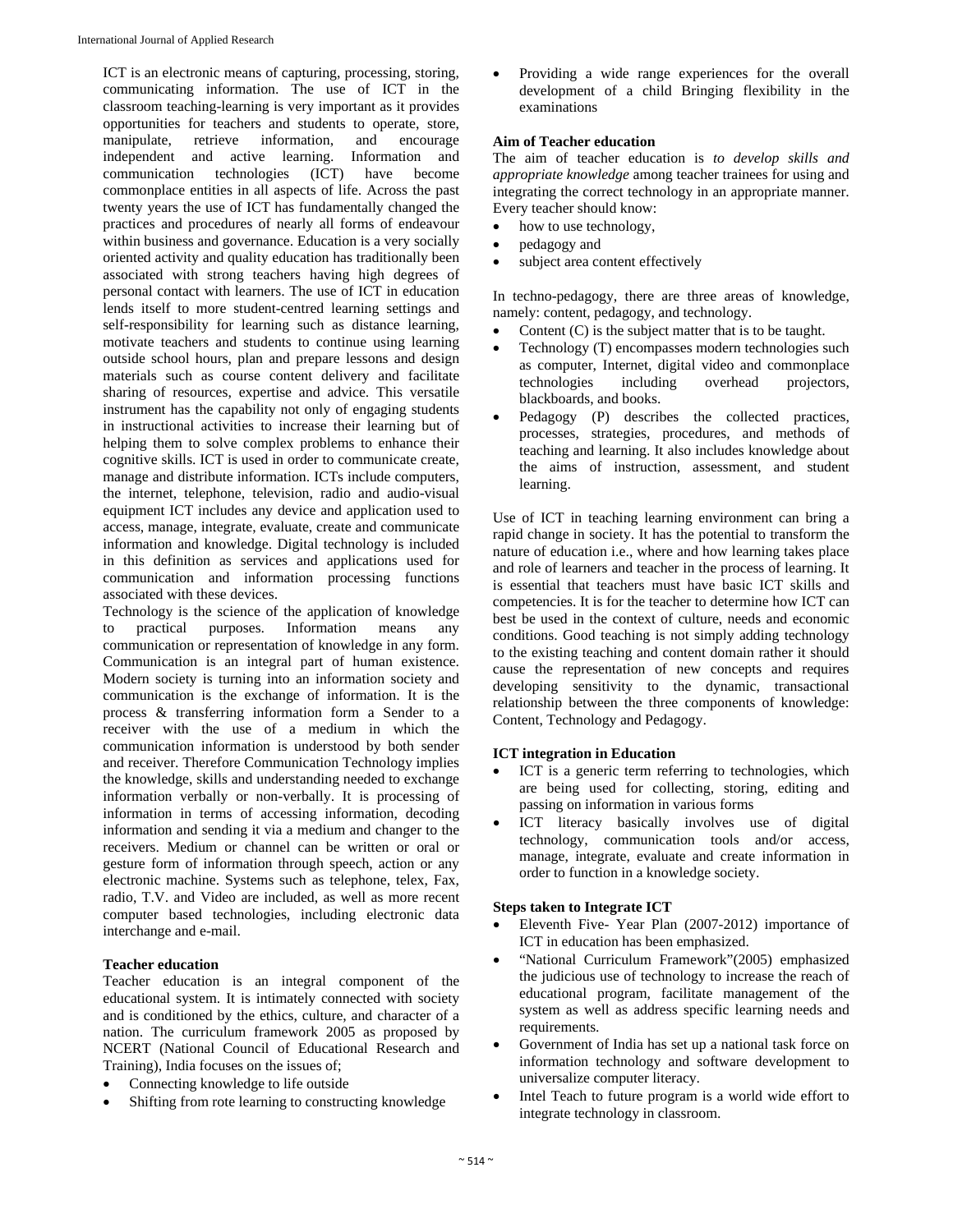#### **Needs of ICT**

- Rapid broadcasting of knowledge.
- Getting recent knowledge.
- To get deep knowledge about any concept related to content.
- To save time and energy.
- Information sharing.
- To get knowledge any time (24×7).
- Broadcasting information through multimedia.
- Applicable by many people.
- Telecasting more knowledge with less cost.

The main use of ICT in teacher education is for acquiring knowledge, for disseminating knowledge and for assessing knowledge.

#### **Importance of ICT in Teacher education:**

- It makes learning more interesting especially for hard to understand content.
- It bridges distances by using emails, phone, video conferencing, etc.
- It breaks literacy barriers in communications by using video and radio.
- It enhances interaction with peer over long distances.
- It creates entertainment opportunities by games, music, video, etc.
- It provides educational information through distance learning.
- It provides health information including on sensitive issues.
- ICT tools build capacity in teachers to upgrade their learning and teaching skills.

#### **Why ICT Integration in Teacher Education?**

- Browsing the Internet and locating useful information from the Internet for the development of lesson plans.
- Developing lessons plans incorporating student use of technology in the learning process.
- Evaluating and selecting appropriate software for a particular subject and per student needs.
- Generating printed documents like student assignments, newsletters, communication, etc. utilizing a variety of applications software like word processing and desktop publishing.
- Managing student data; using data management tools for efficiently managing learning.
- Using technology to gather, organizes, and report information about student performance like Excel and Access for database management.
- Developing tools to evaluate technology-based student projects including multi-media, word processing, database, spreadsheet, PowerPoint, desktop publishing, and Internet/telecommunications.

The ICT being latest, it can be used both at school and higher education levels in the following areas:

- Teaching–learning process
- Quality and accessibility of education(24×7)
- Learning environment (Critical thinking, research, and evaluation skills)
- Learning motivation
- Scholastic performance
- Diagnostic testing
- Remedial teaching
- Evaluation
- Psychological testing
- Development of Virtual Laboratory
- Online Tutoring
- Development of Reasoning & Thinking
- Instructional Material Development

#### **Problems of ICT integration in teacher education**

- Only at the awareness development level are objectives being achieved, but higher order thinking skills regarding the use of ICT tend not to be occurring.
- Technology, pedagogy and content area integration is a rare feature. All components are dealt with separately which creates confusion for students.
- There is a serious discrepancy among syllabi of teacher training institutions and secondary schools. Syllabi at various institutions are not on a par with school level curriculum.
- Time duration of the courses related to ICT education is too short to develop knowledge and necessary skills among students to achieve higher order thinking skills.
- There is a lack of availability of proper infrastructural facilities at most of the institutions.
- There is a mismatch between available hardware and software to develop required learning resources.
- Support from technical staff for maintenance is dismal.
- Lack of teacher confidence
- Lack of teacher competence
- Resistant to change and negative attitudes
- Lack of time
- Lack of effective training
- Lack of accessibility
- Lack of technical support

#### **Suggestions**

There are some suggestions here for improving the condition of teacher education:

- All teacher educational institutions must have essential ICT infrastructure.
- All teacher educational institutions must have a computer laboratory.
- All teacher educational institutions must have a digital library.
- Libraries should be folly equipped with necessary hardware and its maintenance, software, electronic resources like e-books, online journals etc.
- All institutions must have necessary computer instructors.
- Paper on computer literacy skills must be made compulsory instead of optional basis.
- Researches on impact of ICT on teachers and students should be conducted.
- Refresher courses, Orientation programs, Seminars, Conferences, Workshop, Symposium should be encouraged. All the educationists can be oriented with new developments, changes, innovations in the field of education.